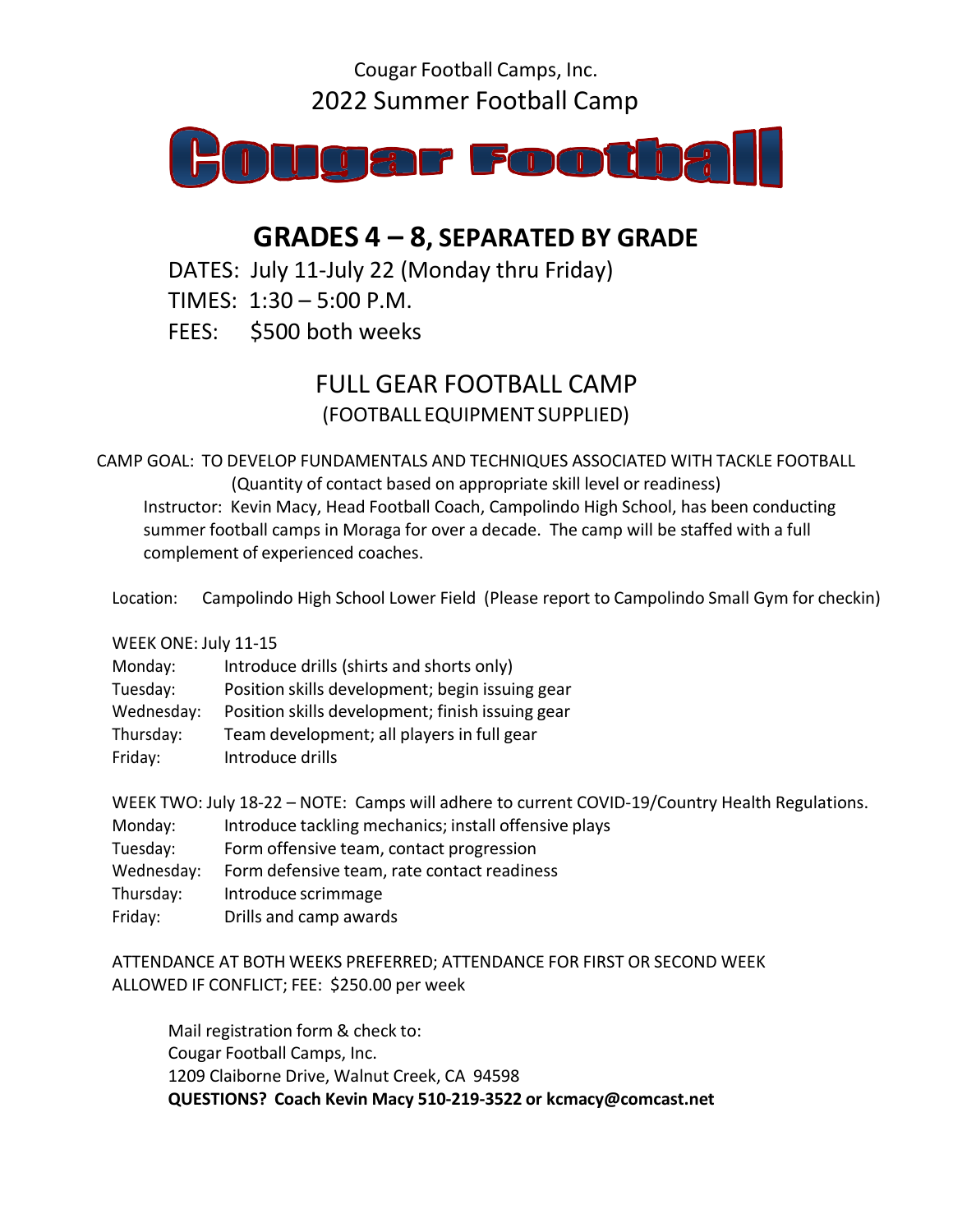### **COUGAR FOOTBALL CAMPS, INC. SUMMER FOOTBALL CAMP REGISTRATION FORM**

**Please include a self-addressed envelope to receive a mailed receipt. Otherwise, your canceled check will be considered proof of payment. Make checks payable to Cougar Football Camps, Inc. Use a separate form for each camper.**

| Father/Guardian Work Phone:___________________Home Phone:__________________Cell Phone______________                                                                                                                                                          |  |                                                                   |  |  |  |  |
|--------------------------------------------------------------------------------------------------------------------------------------------------------------------------------------------------------------------------------------------------------------|--|-------------------------------------------------------------------|--|--|--|--|
| Mother/Guardian Work Phone:_______________Home Phone:___________________Cell Phone_________________                                                                                                                                                          |  |                                                                   |  |  |  |  |
| Email T-                                                                                                                                                                                                                                                     |  |                                                                   |  |  |  |  |
| shirt size: Adult T-Shirt Size:_________SMALL_______MEDIUM______LARGE______X-LARGE_______XX-LARGE                                                                                                                                                            |  |                                                                   |  |  |  |  |
|                                                                                                                                                                                                                                                              |  |                                                                   |  |  |  |  |
|                                                                                                                                                                                                                                                              |  | <b>EMERGENCY INFORMATION</b>                                      |  |  |  |  |
| Each participant must fill out all the following information and                                                                                                                                                                                             |  |                                                                   |  |  |  |  |
| have a legal guardian's signature BEFORE they can participate!<br>In the event of illness or injury, notify the following person(s) if the parent cannot be reached.                                                                                         |  |                                                                   |  |  |  |  |
|                                                                                                                                                                                                                                                              |  | Name: Call Phone: Mork Phone: Call Phone: Cell Phone: Cell Phone: |  |  |  |  |
| Name: Call Phone: Name: Name: Name: Cell Phone: Cell Phone:                                                                                                                                                                                                  |  |                                                                   |  |  |  |  |
| Family physician: The Contract of the Contract of the Contract of the Contract of the Contract of the Contract of the Contract of the Contract of the Contract of the Contract of the Contract of the Contract of the Contract                               |  |                                                                   |  |  |  |  |
| Medical Insurance: Phone: Phone:                                                                                                                                                                                                                             |  |                                                                   |  |  |  |  |
|                                                                                                                                                                                                                                                              |  |                                                                   |  |  |  |  |
| Special medical problems: Latin and Contract and Contract and Contract and Contract and Contract and Contract and Contract and Contract and Contract and Contract and Contract and Contract and Contract and Contract and Cont                               |  |                                                                   |  |  |  |  |
| My child, My child, My child, My child, My child, My child, My child, My child, My child, My child, My child, My child Camps, Inc.<br>ar foothall camp. Lunderstand that campers who are unruly and/or disruptive will be sent home without refund. Lrelease |  |                                                                   |  |  |  |  |

summer football camp. I understand that campers who are unruly and/or disruptive will be sent home without refund. I release Cougar Football Camps, Inc., its instructors and assistants from any liability arising from my child's participation in said program. I understand this sport involves an inherent risk of bodily injury. I understand, acknowledge and agree that the Cougar Football Camps, Inc., its employees, officers, agents, or volunteers shall not be liable for any injury or illness suffered by my child, which is incident to and/or associated with preparing for and/or participating in said program. I understand that I hold Cougar Football Camps, Inc., its officers, agents and employees harmless from any and all liability or claims, which may arise as a result of my or my child's participation in said programs. I understand that the Cougar Football Camps, Inc. does not provide health and medical insurance for the participants. Consent is hereby given to the instructors and/or coordinators to seek aid if required in the case of **emergency.**

**I/we have read and give our consent to authorize Emergency Medical Care for my child.**